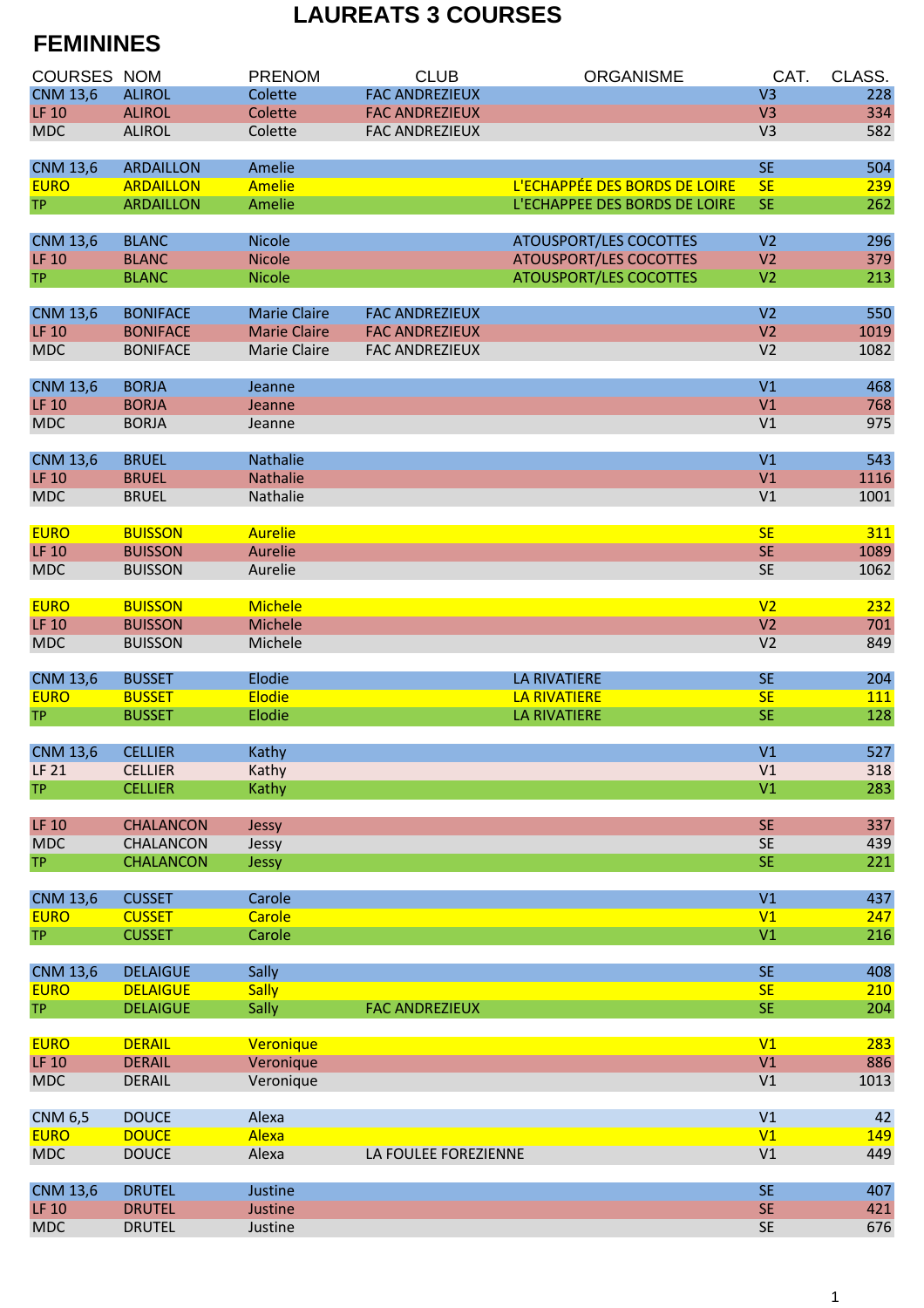| <b>CNM 6,5</b>  | <b>DUMONT</b>         | Valerie         |                        | V1                               | 95   |
|-----------------|-----------------------|-----------------|------------------------|----------------------------------|------|
| <b>EURO</b>     | <b>DUMONT</b>         | Valerie         |                        | V1                               | 221  |
| <b>MDC</b>      | <b>DUMONT</b>         | Valerie         |                        | V1                               | 585  |
|                 |                       |                 |                        |                                  |      |
| <b>CNM 6,5</b>  | <b>FAIDIT</b>         | Carole          |                        | <b>SE</b>                        | 158  |
| <b>LF 10</b>    | <b>FAIDIT</b>         | Carole          |                        | V1                               | 899  |
| <b>MDC</b>      | <b>FAIDIT</b>         | Carole          |                        | V1                               | 1045 |
|                 |                       |                 |                        |                                  |      |
| <b>CNM 13,6</b> | <b>FANGET</b>         | Agnes           |                        | V <sub>2</sub>                   | 320  |
| <b>LF 21</b>    | <b>FANGET</b>         | Agnes           |                        | V <sub>2</sub>                   | 301  |
| <b>MDC</b>      | <b>FANGET</b>         | Agnes           |                        | V <sub>2</sub>                   | 846  |
|                 |                       |                 |                        |                                  |      |
| <b>CNM 13,6</b> | <b>FLACHAT</b>        | Nathalie        |                        | <b>SE</b>                        | 217  |
| <b>EURO</b>     | <b>FLACHAT</b>        | <b>Nathalie</b> |                        | SE                               | 148  |
| <b>LF 10</b>    | <b>FLACHAT</b>        | Nathalie        |                        | <b>SE</b>                        | 360  |
|                 |                       |                 |                        |                                  |      |
| <b>CNM 13,6</b> | <b>GONON</b>          | <b>Nadine</b>   |                        | V1                               | 462  |
| <b>EURO</b>     | <b>GONON</b>          | <b>Nadine</b>   |                        | V <sub>1</sub>                   | 241  |
| <b>LF 21</b>    | <b>GONON</b>          | Nadine          |                        | V1                               | 271  |
|                 |                       |                 |                        |                                  |      |
| <b>CNM 13,6</b> | <b>HAMEL</b>          | Margaret        |                        | V <sub>3</sub>                   | 542  |
| <b>LF 10</b>    | <b>HAMEL</b>          | Margaret        |                        | V <sub>3</sub>                   | 1006 |
| <b>MDC</b>      | <b>HAMEL</b>          | Margaret        |                        | V <sub>3</sub>                   | 1057 |
|                 |                       |                 |                        |                                  |      |
| <b>EURO</b>     | <b>IMBERT</b>         | Stephanie       |                        | V1                               | 252  |
| <b>LF 10</b>    | <b>IMBERT</b>         | Stephanie       |                        | V <sub>1</sub>                   | 682  |
| <b>MDC</b>      | <b>IMBERT</b>         | Stephanie       |                        | V1                               | 999  |
|                 |                       |                 |                        |                                  |      |
| <b>CNM 13,6</b> | <b>JACOB</b>          | Odile           |                        | V <sub>2</sub>                   | 516  |
| <b>EURO</b>     | <b>JACOB</b>          | <b>Odile</b>    |                        | V <sub>2</sub>                   | 248  |
| <b>MDC</b>      | <b>JACOB</b>          | Odile           | <b>RC VEAUCHOIS</b>    | V <sub>2</sub>                   | 1022 |
|                 |                       |                 |                        |                                  |      |
| <b>EURO</b>     | <b>LAPIERRE</b>       | Zohra           |                        | V <sub>2</sub>                   | 304  |
| <b>LF 10</b>    | <b>LAPIERRE</b>       | Zohra           |                        | V <sub>2</sub>                   | 1074 |
| <b>MDC</b>      | LAPIERRE              | Zohra           | <b>CLIPS</b>           | V <sub>2</sub>                   | 1088 |
|                 |                       |                 |                        |                                  |      |
| <b>CNM 6,5</b>  | <b>LLARI ROUCHON</b>  | Valerie         |                        | V <sub>2</sub>                   | 119  |
| <b>LF 10</b>    | <b>LLARI ROUCHON</b>  | Valerie         |                        | V <sub>2</sub>                   | 797  |
| <b>MDC</b>      | LLARI ROUCHON Valerie |                 |                        | V <sub>2</sub>                   | 993  |
|                 |                       |                 |                        |                                  |      |
| <b>CNM 13,6</b> | <b>MARTIN</b>         | <b>Estelle</b>  |                        | V1                               | 438  |
| <b>LF 10</b>    | <b>MARTIN</b>         | <b>Estelle</b>  |                        | V1                               | 826  |
| <b>MDC</b>      | <b>MARTIN</b>         | Estelle         |                        | V1                               | 973  |
|                 |                       |                 |                        |                                  |      |
| <b>CNM 13,6</b> | <b>MASSARD</b>        | Carole          |                        | V1                               | 400  |
| <b>LF 10</b>    | <b>MASSARD</b>        | Carole          |                        | V1                               | 636  |
| <b>MDC</b>      | <b>MASSARD</b>        | Carole          |                        | V1                               | 806  |
|                 |                       |                 |                        |                                  |      |
| <b>CNM 13,6</b> | <b>MAZENOD</b>        | Christelle      |                        | V1                               | 209  |
| LF 21           | <b>MAZENOD</b>        | Christelle      |                        | V1                               | 156  |
| <b>MDC</b>      | MAZENOD               | Christelle      | FJEP BONSON/ECHAPPEE B | V1                               | 399  |
|                 |                       |                 |                        |                                  |      |
| <b>CNM 6,5</b>  | <b>MICHON</b>         | Pascale         |                        | V <sub>2</sub>                   | 99   |
| <b>LF 10</b>    | <b>MICHON</b>         | Pascale         |                        | V <sub>2</sub>                   | 674  |
| <b>MDC</b>      | <b>MICHON</b>         | Pascale         | <b>CLIPS</b>           | V <sub>2</sub>                   | 919  |
|                 |                       |                 |                        |                                  |      |
| <b>EURO</b>     | <b>SORDET</b>         | <b>Claire</b>   |                        | <b>SE</b>                        | 217  |
| <b>LF 10</b>    | <b>SORDET</b>         | Claire          |                        | <b>SE</b>                        | 366  |
| <b>TP</b>       | <b>SORDET</b>         | Claire          |                        | <b>SE</b>                        | 189  |
|                 |                       |                 |                        |                                  |      |
| <b>CNM 13,6</b> | <b>TEIXEIRA</b>       | <b>Betty</b>    |                        | V <sub>2</sub>                   | 354  |
| <b>EURO</b>     | <b>TEIXEIRA</b>       | <b>Betty</b>    |                        | V <sub>2</sub><br>V <sub>2</sub> | 205  |
| <b>MDC</b>      | <b>TEIXEIRA</b>       | <b>Betty</b>    |                        |                                  | 969  |
| <b>CNM 13,6</b> | <b>TRUNEL</b>         | Anais           |                        | <b>SE</b>                        | 348  |
| <b>LF 10</b>    | <b>TRUNEL</b>         | Anais           |                        | <b>SE</b>                        | 365  |
| <b>MDC</b>      | <b>TRUNEL</b>         | Anais           |                        | <b>SE</b>                        | 658  |
|                 |                       |                 |                        |                                  |      |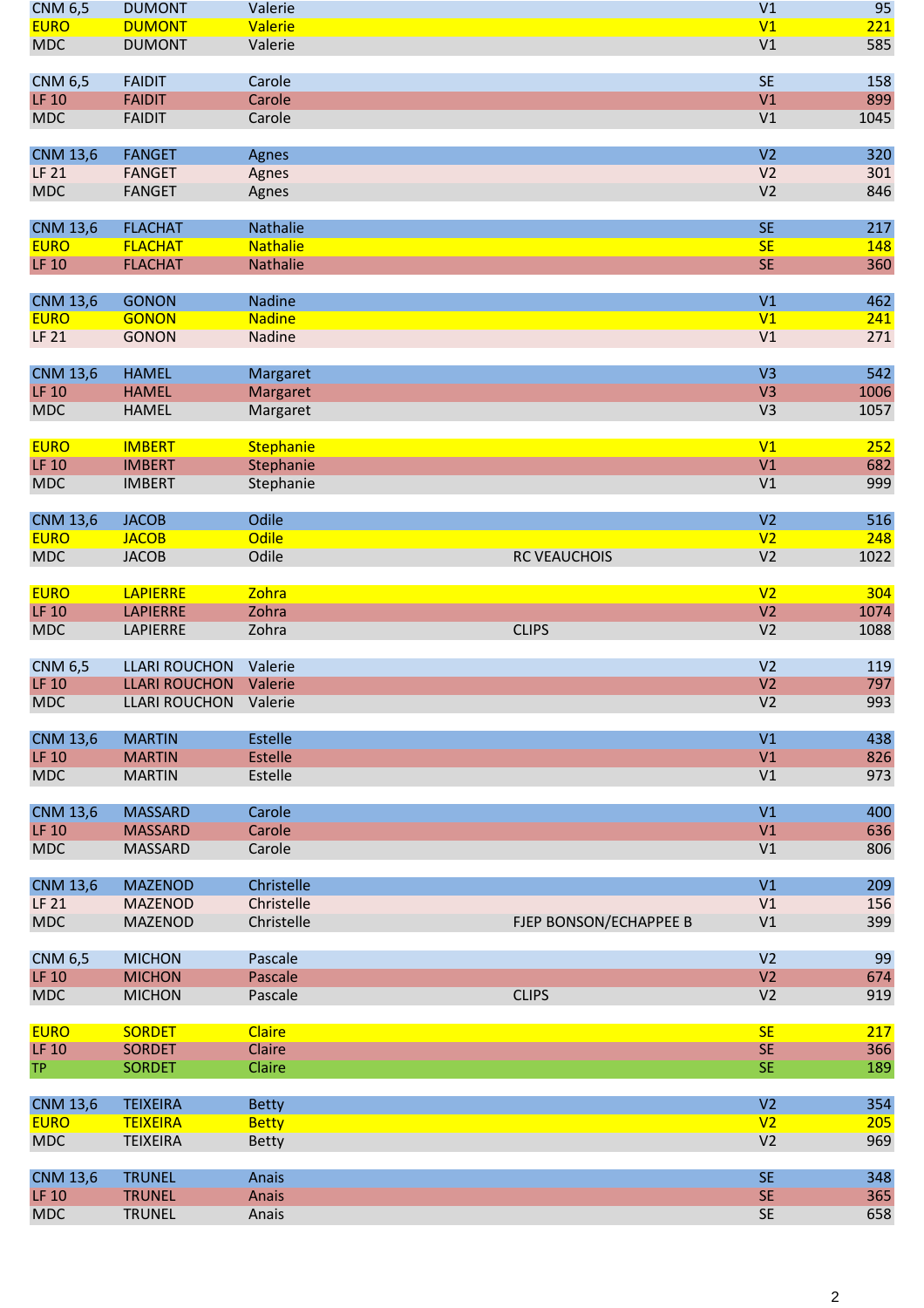## **MASCULINS**

| <b>COURSES NOM</b> |                   | <b>PRENOM</b>     | <b>CLUB</b>           | CAT.                        | CLASS.         |      |
|--------------------|-------------------|-------------------|-----------------------|-----------------------------|----------------|------|
| <b>CNM 13,6</b>    | <b>ALESSI</b>     | Philippe          |                       |                             | V <sub>2</sub> | 433  |
| <b>LF 21</b>       | <b>ALESSI</b>     | Philippe          |                       |                             | V <sub>2</sub> | 278  |
| <b>MDC</b>         | <b>ALESSI</b>     | Philippe          |                       |                             | V <sub>2</sub> | 837  |
| <b>CNM 13,6</b>    | <b>BENIER</b>     | Cedric            |                       | <b>ABS ST GALMIER</b>       | V1             | 121  |
| <b>LF 21</b>       | <b>BENIER</b>     | Cedric            |                       | <b>ABS ST GALMIER</b>       | V1             | 149  |
| <b>TP</b>          | <b>BENIER</b>     | Cedric            |                       | <b>ABS ST GALMIER</b>       | V <sub>1</sub> | 160  |
| <b>CNM 6,5</b>     | <b>BENZERROUG</b> | Karim             | <b>ASM ST-ETIENNE</b> |                             | V <sub>2</sub> | 24   |
| <b>EURO</b>        | <b>BENZERROUG</b> | <b>Karim</b>      | <b>ASM ST-ETIENNE</b> |                             | V <sub>2</sub> | 101  |
| <b>TP</b>          | <b>BENZERROUG</b> | <b>Karim</b>      | <b>ASM ST-ETIENNE</b> |                             | V <sub>2</sub> | 126  |
| <b>CNM 13,6</b>    | <b>BERCHOUX</b>   | <b>Maurice</b>    |                       |                             | V <sub>3</sub> | 498  |
| <b>LF 10</b>       | <b>BERCHOUX</b>   | <b>Maurice</b>    |                       |                             | V <sub>4</sub> | 564  |
| <b>MDC</b>         | <b>BERCHOUX</b>   | Maurice           |                       |                             | V <sub>4</sub> | 930  |
| <b>LF 10</b>       | <b>BERGER</b>     | Julien            |                       |                             | <b>SE</b>      | 436  |
| <b>MDC</b>         | <b>BERGER</b>     | Julien            |                       |                             | <b>SE</b>      | 573  |
| <b>TP</b>          | <b>BERGER</b>     | Julien            |                       |                             | <b>SE</b>      | 211  |
| <b>CNM 13,6</b>    | <b>BERKOUKI</b>   | Stephane          |                       |                             | V1             | 183  |
| <b>EURO</b>        | <b>BERKOUKI</b>   | <b>Stephane</b>   |                       |                             | V1             | 107  |
| <b>LF 10</b>       | <b>BERKOUKI</b>   | Stephane          |                       |                             | V <sub>1</sub> | 216  |
| <b>CNM 13,6</b>    | <b>BERNA</b>      | <b>Hubert</b>     |                       |                             | V1             | 168  |
| <b>LF 10</b>       | <b>BERNA</b>      | <b>Hubert</b>     |                       |                             | V <sub>1</sub> | 260  |
| <b>MDC</b>         | <b>BERNA</b>      | Hubert            |                       |                             | V1             | 409  |
| <b>EURO</b>        | <b>BERNE</b>      | <b>Patrick</b>    | LA FOULEE FOREZIENNE  |                             | V <sub>2</sub> | 184  |
| <b>LF 21</b>       | <b>BERNE</b>      | Patrick           | LA FOULEE FOREZIENNE  |                             | V <sub>2</sub> | 270  |
| <b>MDC</b>         | <b>BERNE</b>      | Patrick           | LA FOULEE FOREZIENNE  |                             | V <sub>2</sub> | 790  |
| <b>CNM 13,6</b>    | <b>BESSAY</b>     | Robert            |                       |                             | V <sub>2</sub> | 178  |
| <b>LF 10</b>       | <b>BESSAY</b>     | Robert            |                       |                             | V <sub>2</sub> | 103  |
| <b>MDC</b>         | <b>BESSAY</b>     | Robert            |                       |                             | V <sub>2</sub> | 230  |
| <b>EURO</b>        | <b>BEYNEL</b>     | <b>Denis</b>      |                       | <b>TEAM BEN RUN</b>         | <b>SE</b>      | 28   |
| <b>LF 10</b>       | <b>BEYNEL</b>     | <b>Denis</b>      |                       | <b>TEAM BEN RUN</b>         | <b>SE</b>      | 32   |
| <b>MDC</b>         | <b>BEYNEL</b>     | Denis             |                       | <b>TEAM BEN RUN</b>         | <b>SE</b>      | 46   |
| <b>CNM 13,6</b>    | <b>BLANDEAU</b>   | Jean Marie        |                       | <b>LA RIVATIERE</b>         | V1             | 389  |
| <b>EURO</b>        | <b>BLANDEAU</b>   | <b>Jean Marie</b> |                       | <b>LA RIVATIERE</b>         | V1             | 204  |
| <b>MDC</b>         | <b>BLANDEAU</b>   | Jean Marie        |                       | LA RIVATIERE                | V1             | 749  |
| <b>CNM 6,5</b>     | <b>BRANSIET</b>   | Marc              |                       |                             | V <sub>3</sub> | 126  |
| <b>LF 10</b>       | <b>BRANSIET</b>   | <b>Marc</b>       |                       |                             | V <sub>3</sub> | 781  |
| <b>MDC</b>         | <b>BRANSIET</b>   | Marc              |                       |                             | V <sub>3</sub> | 1000 |
| <b>CNM 13,6</b>    | <b>BRUNEL</b>     | <b>Eric</b>       |                       | <b>MONTBRISON TRIATHLON</b> | V1             | 445  |
| <b>LF 10</b>       | <b>BRUNEL</b>     | Eric              |                       | <b>MONTBRISON TRIATHLON</b> | V1             | 426  |
| <b>MDC</b>         | <b>BRUNEL</b>     | Eric              |                       | <b>MONTBRISON TRIATHLON</b> | V1             | 529  |
| <b>CNM 6,5</b>     | <b>BUSSET</b>     | Christophe        |                       |                             | <b>SE</b>      | 41   |
| <b>EURO</b>        | <b>BUSSET</b>     | Christophe        |                       |                             | <b>SE</b>      | 197  |
| <b>LF 10</b>       | <b>BUSSET</b>     | Christophe        |                       |                             | <b>SE</b>      | 420  |
| <b>CNM 13,6</b>    | <b>CAMPIDELLI</b> | Daniel            |                       |                             | V <sub>2</sub> | 149  |
| <b>LF 21</b>       | <b>CAMPIDELLI</b> | Daniel            | ATHLEFORM'42          |                             | V <sub>2</sub> | 110  |
| <b>MDC</b>         | <b>CAMPIDELLI</b> | Daniel            | ATHLEFORM'42          |                             | V <sub>2</sub> | 311  |
|                    |                   |                   |                       |                             |                |      |

| <b>CNM 13,6</b> | <b>CAMUS</b> | <b>Regis</b> | 141/ |
|-----------------|--------------|--------------|------|
| LF 21           | <b>CAMUS</b> | Regis        | 51   |
| <b>MDC</b>      | <b>CAMUS</b> | Regis        | 237  |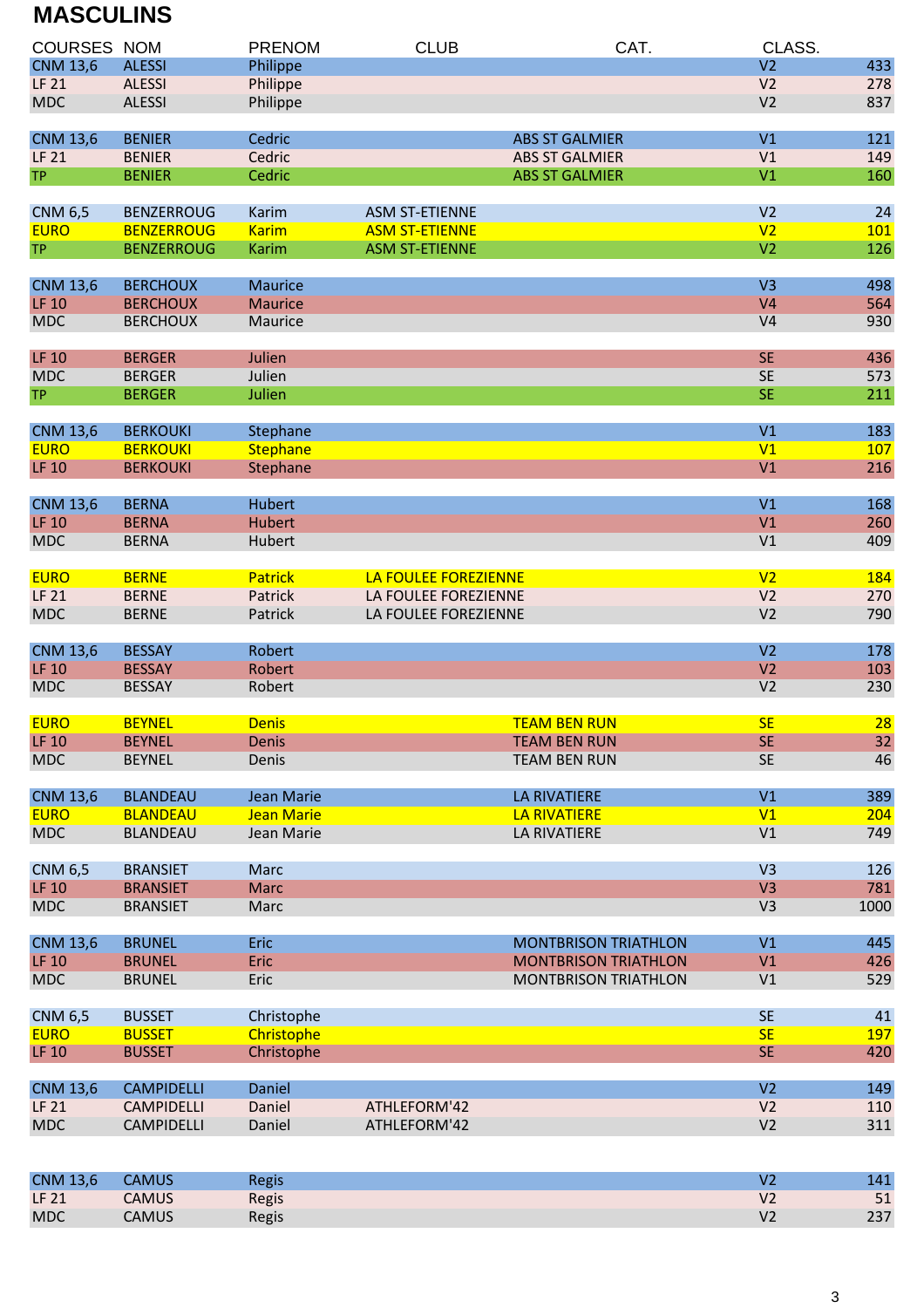| <b>CNM 13,6</b> | <b>CHAMBON</b>    | Cedric                 |                             | <b>SE</b>       | 186  |
|-----------------|-------------------|------------------------|-----------------------------|-----------------|------|
| <b>EURO</b>     | <b>CHAMBON</b>    | <b>Cedric</b>          |                             | <b>SE</b>       | 123  |
| <b>MDC</b>      | <b>CHAMBON</b>    | Cedric                 |                             | <b>SE</b>       | 313  |
| <b>CNM 6,5</b>  | <b>CHAPEAU</b>    | Stephane               |                             | V <sub>1</sub>  | 97   |
| <b>EURO</b>     | <b>CHAPEAU</b>    | <b>Stephane</b>        | <b>OLYMPIQUE RIORGES</b>    | V1              | 222  |
| <b>MDC</b>      | CHAPEAU           | Stephane               |                             | V <sub>1</sub>  | 586  |
| <b>EURO</b>     | <b>CHAPUIS</b>    | Raymond                |                             | V <sub>4</sub>  | 178  |
| <b>LF 10</b>    | <b>CHAPUIS</b>    | Raymond                |                             | V <sub>4</sub>  | 383  |
| <b>TP</b>       | <b>CHAPUIS</b>    | Raymond                | <b>FOULÉE DU HAUT PILAT</b> | V <sub>4</sub>  | 220  |
| <b>EURO</b>     | <b>CHARET</b>     | Christophe             |                             | V <sub>1</sub>  | 223  |
| <b>LF 10</b>    | <b>CHARET</b>     | Christophe             |                             | V <sub>1</sub>  | 503  |
| <b>MDC</b>      | <b>CHARET</b>     | Christophe             |                             | V1              | 782  |
|                 |                   |                        |                             |                 |      |
| <b>CNM 13,6</b> | <b>CHAREYRON</b>  | <b>Jean Pierre</b>     |                             | V <sub>2</sub>  | 104  |
| <b>LF 10</b>    | <b>CHAREYRON</b>  | <b>Jean Pierre</b>     | <b>HARMONIE MUTUELLE</b>    | V <sub>2</sub>  | 108  |
| <b>MDC</b>      | <b>CHAREYRON</b>  | Jean Pierre            |                             | V <sub>2</sub>  | 225  |
| <b>CNM 13,6</b> | <b>CHEVALIER</b>  | Philippe               |                             | V <sub>1</sub>  | 241  |
| <b>LF 10</b>    | <b>CHEVALIER</b>  | Philippe               |                             | V <sub>2</sub>  | 266  |
| <b>MDC</b>      | <b>CHEVALIER</b>  | Philippe               |                             | V <sub>2</sub>  | 444  |
| <b>EURO</b>     | <b>COLETTI</b>    | Laurent                |                             | <b>SE</b>       | 71   |
| <b>LF 10</b>    | <b>COLETTI</b>    | Laurent                | <b>LOGICOURSE</b>           | <b>SE</b>       | 45   |
| <b>MDC</b>      | <b>COLETTI</b>    | Laurent                | <b>LA RIVATIERE</b>         | <b>SE</b>       | 55   |
|                 |                   |                        |                             |                 |      |
| <b>CNM 13,6</b> | <b>COMBE</b>      | Patrick                |                             | V <sub>2</sub>  | 163  |
| <b>LF 10</b>    | <b>COMBE</b>      | <b>Patrick</b>         |                             | V <sub>2</sub>  | 296  |
| <b>MDC</b>      | <b>COMBE</b>      | Patrick                |                             | V <sub>2</sub>  | 315  |
| <b>EURO</b>     | <b>COMPAIN</b>    | <b>Pierre Francois</b> |                             | V <sub>2</sub>  | 231  |
| <b>LF 10</b>    | <b>COMPAIN</b>    | <b>Pierre Francois</b> |                             | V <sub>2</sub>  | 531  |
| <b>MDC</b>      | <b>COMPAIN</b>    | Pierre Francois        |                             | V <sub>2</sub>  | 759  |
| <b>CNM 6,5</b>  | D'AGOSTINO        | Franck                 | <b>FAC ANDREZIEUX</b>       | V <sub>1</sub>  | 128  |
| <b>LF 10</b>    | <b>D'AGOSTINO</b> | Franck                 | <b>FAC ANDREZIEUX</b>       | V <sub>1</sub>  | 659  |
| <b>MDC</b>      | D'AGOSTINO        | Franck                 | <b>FAC ANDREZIEUX</b>       | V1              | 1004 |
| <b>EURO</b>     | <b>DAOUD</b>      | <b>Akim</b>            |                             | V <sub>2</sub>  | 98   |
| <b>LF 21</b>    | <b>DAOUD</b>      | Akim                   |                             | V <sub>2</sub>  | 47   |
| <b>TP</b>       | <b>DAOUD</b>      | Akim                   |                             | V <sub>2</sub>  | 76   |
|                 |                   |                        |                             |                 |      |
| <b>CNM 6,5</b>  | <b>DE MATTEIS</b> | Fabien                 |                             | <b>SE</b>       | 73   |
| <b>MDC</b>      | <b>DE MATTEIS</b> | Fabien                 |                             | V1<br><b>SE</b> | 856  |
| <b>TP</b>       | <b>DE MATTEIS</b> | Fabien                 |                             |                 | 246  |
| <b>CNM 6,5</b>  | <b>DEGRUEL</b>    | Frederic               |                             | <b>SE</b>       | 46   |
| <b>LF 10</b>    | <b>DEGRUEL</b>    | Frederic               |                             | <b>SE</b>       | 416  |
| <b>MDC</b>      | <b>DEGRUEL</b>    | Frederic               |                             | <b>SE</b>       | 795  |
| <b>CNM 13,6</b> | <b>DELORME</b>    | Daniel                 | LA RIVATIÈRE                | V <sub>2</sub>  | 226  |
| <b>LF 21</b>    | <b>DELORME</b>    | Daniel                 | <b>LA RIVATIÈRE</b>         | V <sub>2</sub>  | 125  |
| <b>MDC</b>      | <b>DELORME</b>    | Daniel                 | LA RIVATIÈRE                | V <sub>2</sub>  | 419  |
|                 |                   |                        |                             |                 |      |
| <b>CNM 13,6</b> | <b>DESCHAMPS</b>  | Dominique              |                             | V <sub>2</sub>  | 182  |
| <b>LF 10</b>    | <b>DESCHAMPS</b>  | Dominique              |                             | V <sub>2</sub>  | 252  |
| <b>MDC</b>      | <b>DESCHAMPS</b>  | Dominique              |                             | V <sub>2</sub>  | 501  |
| <b>CNM 6,5</b>  | <b>DESTRAS</b>    | Paul                   |                             | V <sub>4</sub>  | 47   |
| <b>EURO</b>     | <b>DESTRAS</b>    | Paul                   |                             | V <sub>4</sub>  | 167  |
| <b>MDC</b>      | <b>DESTRAS</b>    | Paul                   |                             | V <sub>4</sub>  | 636  |
| <b>CNM 13,6</b> | <b>DREVET</b>     | Jeremy                 |                             | <b>SE</b>       | 106  |
| <b>MDC</b>      | <b>DREVET</b>     | Jeremy                 |                             | <b>SE</b>       | 172  |
| <b>TP</b>       | <b>DREVET</b>     | Jeremy                 |                             | <b>SE</b>       | 95   |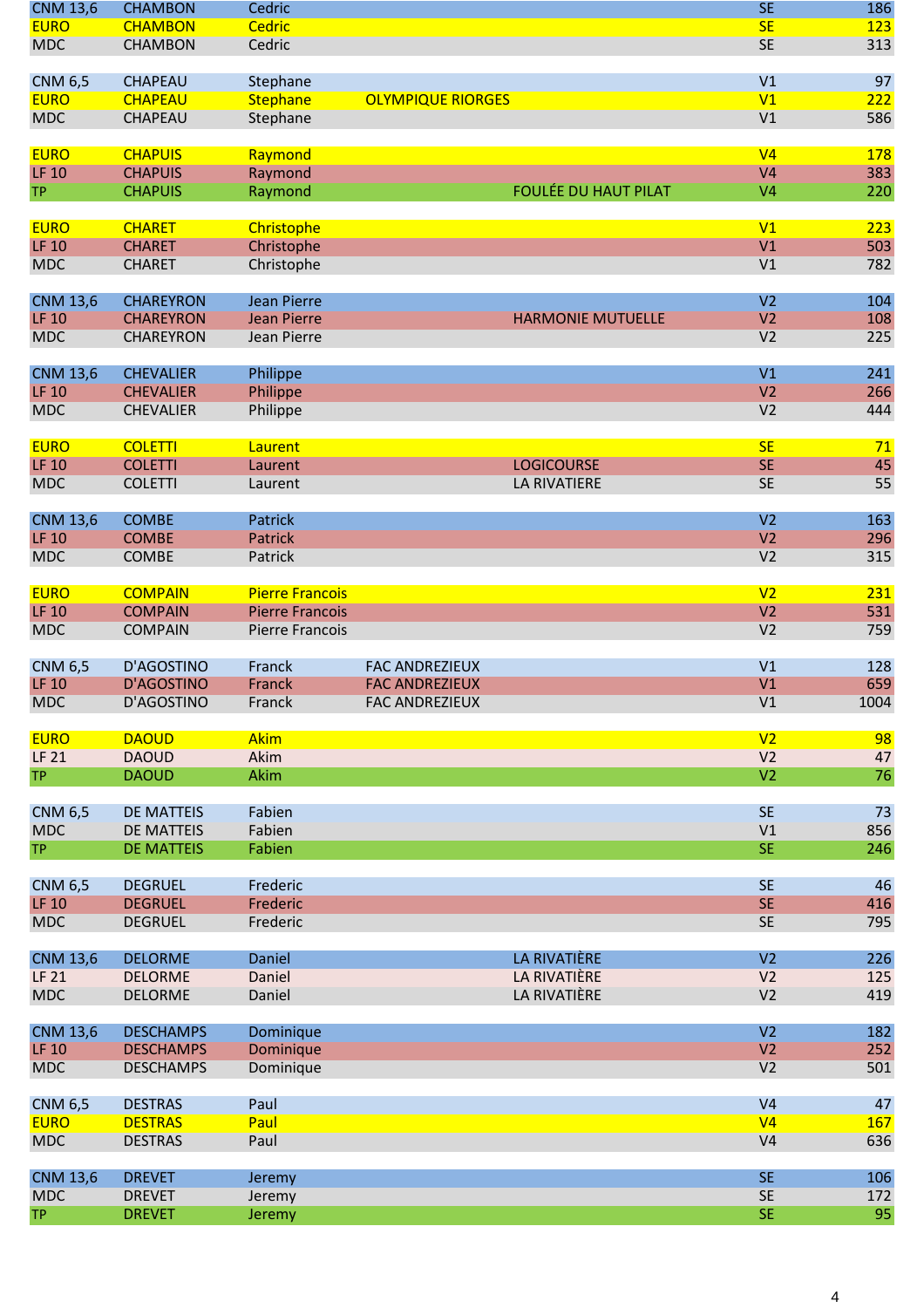| LF 21                          | <b>DUBOIS</b>                    | Thierry                          |                                                |                               | V1                               | 222        |
|--------------------------------|----------------------------------|----------------------------------|------------------------------------------------|-------------------------------|----------------------------------|------------|
| <b>MDC</b>                     | <b>DUBOIS</b>                    | Thierry                          |                                                |                               | V1                               | 803        |
| <b>TP</b>                      | <b>DUBOIS</b>                    | <b>Thierry</b>                   |                                                |                               | V <sub>1</sub>                   | 176        |
|                                |                                  |                                  |                                                |                               |                                  |            |
| <b>CNM 13,6</b><br><b>EURO</b> | <b>ESPENEL</b><br><b>ESPENEL</b> | Jerome<br><b>Jerome</b>          |                                                |                               | V1<br>V1                         | 123<br>84  |
| <b>LF 10</b>                   | <b>ESPENEL</b>                   | Jerome                           |                                                |                               | V1                               | 1115       |
|                                |                                  |                                  |                                                |                               |                                  |            |
| <b>LF 10</b>                   | <b>EVEN</b>                      | Samuel                           |                                                |                               | V1                               | 127        |
| <b>MDC</b>                     | <b>EVEN</b>                      | Samuel                           |                                                |                               | V <sub>1</sub>                   | 351        |
| <b>TP</b>                      | <b>EVEN</b>                      | Samuel                           |                                                |                               | V <sub>1</sub>                   | 104        |
|                                |                                  |                                  |                                                |                               |                                  |            |
| <b>LF 10</b>                   | <b>FABRE</b>                     | <b>Denis</b>                     |                                                | <b>VILLARS RUNNING</b>        | V1                               | 239        |
| <b>MDC</b>                     | <b>FABRE</b>                     | Denis                            |                                                | <b>VILLARS RUNNING</b>        | V <sub>1</sub>                   | 1091       |
| <b>TP</b>                      | <b>FABRE</b>                     | Denis                            |                                                | <b>VILLARS RUNNING</b>        | V1                               | 173        |
| <b>CNM 6,5</b>                 | <b>FAIDIT</b>                    | Stephane                         |                                                |                               | V <sub>1</sub>                   | 96         |
| <b>LF 10</b>                   | <b>FAIDIT</b>                    | Stephane                         |                                                |                               | V <sub>1</sub>                   | 898        |
| <b>MDC</b>                     | <b>FAIDIT</b>                    | Stephane                         |                                                |                               | V1                               | 1044       |
|                                |                                  |                                  |                                                |                               |                                  |            |
| <b>LF 21</b>                   | <b>FEVRE</b>                     | Michel                           |                                                |                               | V <sub>2</sub>                   | 250        |
| <b>MDC</b>                     | <b>FEVRE</b>                     | Michel                           |                                                | <b>CTS</b>                    | V <sub>2</sub>                   | 714        |
| <b>TP</b>                      | <b>FEVRE</b>                     | Michel                           |                                                |                               | V <sub>2</sub>                   | 227        |
|                                |                                  |                                  |                                                |                               |                                  |            |
| <b>LF 10</b>                   | <b>FOURNERON</b>                 | Pierre                           |                                                | <b>ASOS ST GALMIER</b>        | V <sub>2</sub>                   | 111        |
| <b>MDC</b>                     | <b>FOURNERON</b>                 | Pierre                           |                                                | <b>ASOS ST GALMIER</b>        | V <sub>2</sub>                   | 191        |
| <b>TP</b>                      | <b>FOURNERON</b>                 | Pierre                           |                                                | <b>ASOS ST GALMIER</b>        | V <sub>2</sub>                   | 137        |
| <b>LF 21</b>                   | <b>FOURNIER</b>                  | Jerome                           |                                                |                               | V1                               | 68         |
| <b>MDC</b>                     | <b>FOURNIER</b>                  | Jerome                           |                                                |                               | V1                               | 247        |
| <b>TP</b>                      | <b>FOURNIER</b>                  | Jerome                           |                                                |                               | V <sub>1</sub>                   | 123        |
|                                |                                  |                                  |                                                |                               |                                  |            |
| <b>CNM 13,6</b>                | <b>GABION</b>                    | Raphael                          |                                                |                               | V1                               | 187        |
| <b>LF 10</b>                   | <b>GABION</b>                    | Raphael                          |                                                |                               | V1                               | 250        |
| <b>MDC</b>                     | <b>GABION</b>                    | Raphael                          |                                                |                               | V <sub>1</sub>                   | 590        |
| <b>CNM 13,6</b>                | <b>GACHET</b>                    | Michel                           |                                                | <b>FJEP</b>                   | V <sub>2</sub>                   | 469        |
| <b>EURO</b>                    | <b>GACHET</b>                    | <b>Michel</b>                    |                                                |                               | V <sub>2</sub>                   | 323        |
| <b>LF 21</b>                   | <b>GACHET</b>                    | Michel                           |                                                |                               | V <sub>2</sub>                   | 263        |
|                                |                                  |                                  |                                                |                               |                                  |            |
| <b>EURO</b>                    | <b>GAITON</b>                    | Christian                        |                                                | L'ECHAPPÉE DES BORDS DE LOIRE | V <sub>2</sub>                   | 91         |
| <b>LF 21</b>                   | <b>GAITON</b>                    | Christian                        |                                                |                               | V <sub>2</sub>                   | 195        |
| <b>MDC</b>                     | <b>GAITON</b>                    | Christian                        |                                                | L'ECHAPPÉE DES BORDS DE LOIRE | V <sub>2</sub>                   | 445        |
|                                |                                  |                                  |                                                |                               |                                  |            |
| <b>EURO</b>                    | <b>GINHOUX</b>                   | Cyril                            | <b>FAC ANDREZIEUX</b>                          |                               | V1                               | 103        |
| <b>LF 21</b>                   | <b>GINHOUX</b>                   | Cyril                            | <b>FAC ANDREZIEUX</b><br><b>FAC ANDREZIEUX</b> |                               | V <sub>1</sub><br>V1             | 120<br>139 |
| <b>TP</b>                      | <b>GINHOUX</b>                   | Cyril                            |                                                |                               |                                  |            |
| <b>CNM 13,6</b>                | <b>GORD</b>                      | Christophe                       |                                                |                               | V1                               | 290        |
| <b>EURO</b>                    | <b>GORD</b>                      | Christophe                       |                                                |                               | V1                               | <b>187</b> |
| <b>TP</b>                      | <b>GORD</b>                      | Christophe                       |                                                |                               | V1                               | 200        |
|                                |                                  |                                  |                                                |                               |                                  |            |
| <b>LF 10</b>                   | <b>GRASLAND</b>                  | Hubert                           |                                                |                               | V <sub>2</sub>                   | 277        |
| <b>MDC</b>                     | GRASLAND                         | Hubert                           |                                                |                               | V <sub>2</sub>                   | 578        |
| <b>TP</b>                      | <b>GRASLAND</b>                  | <b>Hubert</b>                    |                                                |                               | V <sub>2</sub>                   | 180        |
| <b>CNM 13,6</b>                | <b>HAMEL</b>                     | Jean Pierre                      |                                                |                               | V <sub>3</sub>                   | 457        |
| <b>LF 10</b>                   | <b>HAMEL</b>                     | <b>Jean Pierre</b>               |                                                |                               | V <sub>4</sub>                   | 631        |
| <b>MDC</b>                     | <b>HAMEL</b>                     | Jean Pierre                      |                                                |                               | V <sub>4</sub>                   | 836        |
|                                |                                  |                                  |                                                |                               |                                  |            |
| <b>CNM 6,5</b>                 | <b>HAUG</b>                      | <b>Nicolas</b>                   | <b>FAC ANDREZIEUX</b>                          |                               | <b>SE</b>                        | 26         |
| <b>EURO</b>                    | <b>HAUG</b>                      | <b>Nicolas</b>                   | <b>FAC ANDREZIEUX</b>                          |                               | <b>SE</b>                        | 89         |
| <b>TP</b>                      | <b>HAUG</b>                      | <b>Nicolas</b>                   | <b>FAC ANDREZIEUX</b>                          |                               | <b>SE</b>                        | 120        |
|                                |                                  |                                  |                                                |                               |                                  |            |
| <b>CNM 13,6</b>                | <b>HUGUET</b>                    | <b>Bernard</b>                   |                                                |                               | V <sub>2</sub>                   | 100        |
| <b>LF 21</b><br><b>MDC</b>     | <b>HUGUET</b><br><b>HUGUET</b>   | <b>Bernard</b><br><b>Bernard</b> |                                                |                               | V <sub>2</sub><br>V <sub>2</sub> | 56<br>386  |
|                                |                                  |                                  |                                                |                               |                                  |            |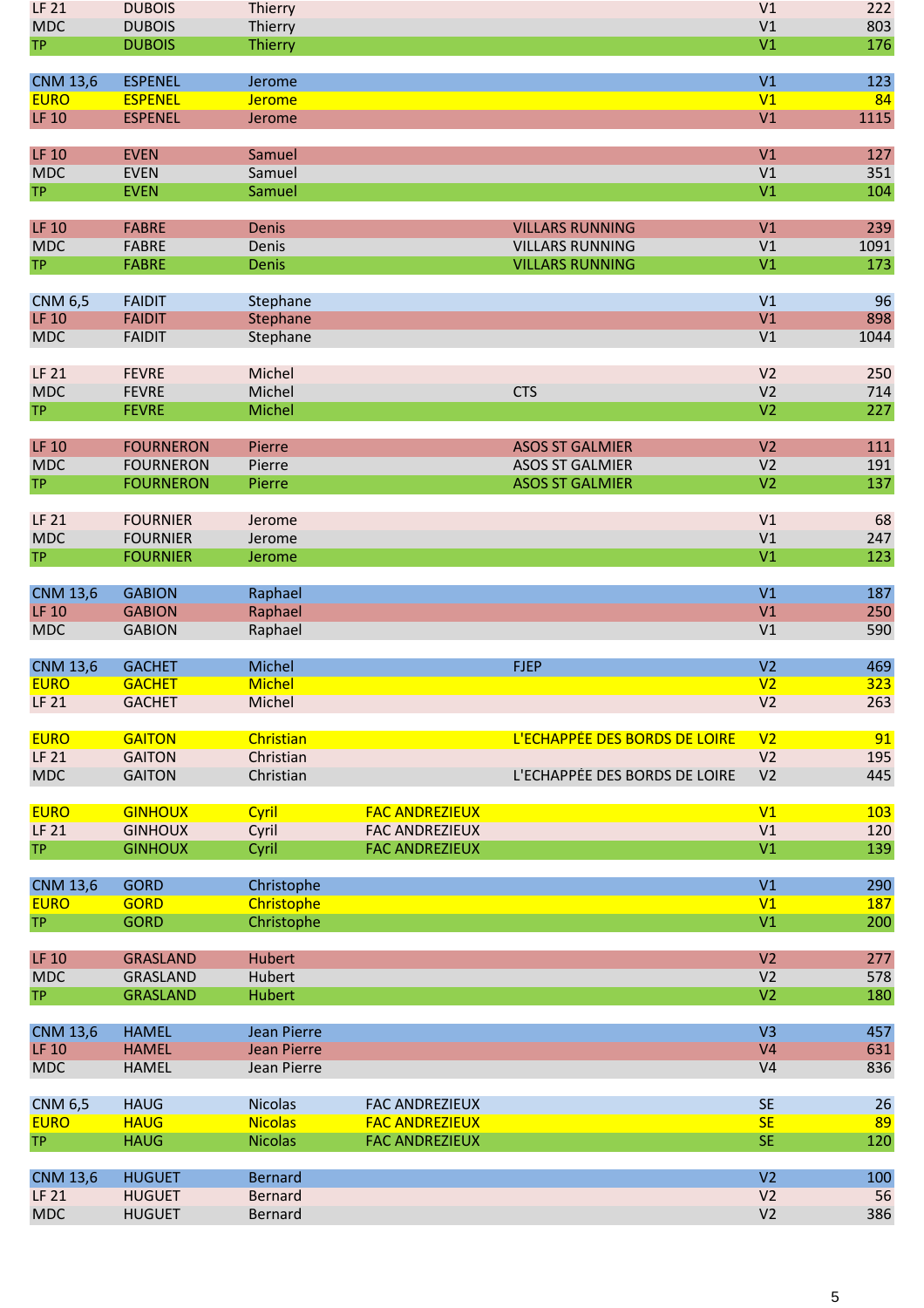| <b>CNM 13,6</b>            | <b>HUSSON</b>                            | <b>Andre Michel</b> | <b>FAC ANDREZIEUX</b>    | <b>LOGICOURSE</b>         | V <sub>2</sub>                   | 88           |
|----------------------------|------------------------------------------|---------------------|--------------------------|---------------------------|----------------------------------|--------------|
| <b>LF 10</b>               | <b>HUSSON</b>                            | <b>Andre Michel</b> | <b>FAC ANDREZIEUX</b>    | <b>LOGICOURSE</b>         | V <sub>2</sub>                   | 192          |
| <b>MDC</b>                 | <b>HUSSON</b>                            | Andre Michel        | <b>FAC ANDREZIEUX</b>    | <b>LOGICOURSE</b>         | V <sub>2</sub>                   | 236          |
|                            |                                          |                     |                          |                           |                                  |              |
| <b>CNM 6,5</b>             | <b>LAURENDON</b>                         | Jean Paul           |                          |                           | V <sub>2</sub>                   | 60           |
| <b>EURO</b>                | <b>LAURENDON</b>                         | <b>Jean Paul</b>    |                          |                           | V <sub>2</sub>                   | 176          |
| <b>LF 10</b>               | <b>LAURENDON</b>                         | <b>Jean Paul</b>    |                          |                           | V <sub>2</sub>                   | 317          |
|                            |                                          |                     |                          |                           |                                  |              |
| <b>CNM 6,5</b>             | <b>LONGCHAMP</b>                         | Daniel              |                          |                           | V <sub>2</sub>                   | 56           |
| <b>LF 21</b>               | <b>LONGCHAMP</b>                         | Daniel              |                          |                           | V <sub>2</sub>                   | 158          |
| <b>TP</b>                  | <b>LONGCHAMP</b>                         | Daniel              |                          |                           | V <sub>2</sub>                   | 167          |
|                            |                                          |                     |                          |                           |                                  |              |
| <b>LF 10</b>               | <b>MALENFANT</b>                         | Philippe            |                          |                           | V <sub>2</sub>                   | 238          |
| <b>MDC</b>                 | <b>MALENFANT</b>                         | Philippe            |                          | <b>TCQ ASJR</b>           | V <sub>2</sub>                   | 531          |
| <b>TP</b>                  | <b>MALENFANT</b>                         | Philippe            |                          |                           | V <sub>1</sub>                   | 175          |
|                            |                                          |                     |                          |                           |                                  |              |
| <b>LF 21</b><br><b>MDC</b> | <b>MALEYSSON</b><br><b>MALEYSSON</b>     | Laurent<br>Laurent  |                          |                           | V <sub>2</sub><br>V <sub>2</sub> | 185<br>453   |
| <b>TP</b>                  | <b>MALEYSSON</b>                         |                     |                          |                           | V <sub>2</sub>                   | 192          |
|                            |                                          | Laurent             |                          |                           |                                  |              |
| <b>CNM 13,6</b>            | <b>MATHIEU</b>                           | Cyril               | <b>SA MONTBRISONNAIS</b> |                           | V <sub>1</sub>                   | 160          |
| <b>LF 10</b>               | <b>MATHIEU</b>                           | Cyril               | <b>SA MONTBRISONNAIS</b> |                           | V <sub>1</sub>                   | 1069         |
| <b>MDC</b>                 | <b>MATHIEU</b>                           | Cyril               | SA MONTBRISONNAIS        |                           | V1                               | 361          |
|                            |                                          |                     |                          |                           |                                  |              |
| <b>CNM 13,6</b>            | <b>MATICHARD</b>                         | <b>Bruno</b>        | <b>FAC ANDREZIEUX</b>    |                           | V <sub>1</sub>                   | 13           |
| <b>EURO</b>                | <b>MATICHARD</b>                         | <b>Bruno</b>        | <b>FAC ANDREZIEUX</b>    |                           | V <sub>1</sub>                   | 20           |
| <b>MDC</b>                 | <b>MATICHARD</b>                         | <b>Bruno</b>        | <b>FAC ANDREZIEUX</b>    |                           | V1                               | 30           |
|                            |                                          |                     |                          |                           |                                  |              |
| <b>EURO</b>                | <b>MERCIER</b>                           | Jean Jacques        | <b>FAC ANDREZIEUX</b>    | <b>LOGICOURSE</b>         | V <sub>3</sub>                   | <b>128</b>   |
| <b>LF 21</b>               | <b>MERCIER</b>                           | Jean Jacques        | <b>FAC ANDREZIEUX</b>    | <b>LOGICOURSE</b>         | V <sub>3</sub>                   | 98           |
| <b>TP</b>                  | <b>MERCIER</b>                           | Jean Jacques        | <b>FAC ANDREZIEUX</b>    | <b>LOGICOURSE</b>         | V <sub>3</sub>                   | 130          |
|                            |                                          |                     |                          |                           |                                  |              |
| <b>CNM 6,5</b>             | <b>MIALON</b>                            | Manuel              |                          |                           | <b>SE</b>                        | 110          |
| <b>LF 10</b>               | <b>MIALON</b>                            | <b>Manuel</b>       |                          |                           | V <sub>1</sub>                   | 968          |
| <b>MDC</b>                 | <b>MIALON</b>                            | Manuel              |                          |                           | V <sub>1</sub>                   | 1081         |
|                            |                                          |                     |                          |                           |                                  |              |
| <b>EURO</b>                | <b>MICHAUD</b>                           | <b>Stephane</b>     |                          |                           | <b>SE</b>                        | 29           |
| <b>MDC</b>                 | <b>MICHAUD</b>                           | Stephane            | EA SAINT-CHAMOND         |                           | V <sub>1</sub>                   | 32           |
| <b>TP</b>                  | <b>MICHAUD</b>                           | Stephane            |                          |                           | <b>SE</b>                        | 38           |
|                            |                                          |                     |                          |                           |                                  |              |
| <b>EURO</b>                | <b>MOHIN</b>                             | <b>Stephane</b>     |                          | AL LA TERRASSE G LA FORME | V <sub>1</sub>                   | 317          |
| <b>LF 10</b>               | <b>MOHIN</b>                             | Stephane            |                          |                           | V <sub>2</sub>                   | 1091         |
| <b>TP</b>                  | <b>MOHIN</b>                             | Stephane            |                          | AL LA TERRASSE G LA FORME | V1                               | 301          |
|                            |                                          |                     |                          |                           |                                  |              |
| <b>CNM 13,6</b>            | <b>MONTERYMARD</b><br><b>MONTERYMARD</b> | Daniel              |                          |                           | V <sub>3</sub>                   | 97           |
| <b>LF 10</b>               |                                          | Daniel              |                          |                           | V <sub>3</sub>                   | 153          |
| <b>MDC</b>                 | MONTERYMARD                              | Daniel              |                          |                           | V <sub>3</sub>                   | 258          |
| <b>CNM 13,6</b>            | <b>MOULIN</b>                            | Thierry             |                          |                           | V1                               | 273          |
| <b>LF 10</b>               | <b>MOULIN</b>                            | <b>Thierry</b>      |                          | <b>ST CYP RUNNERS</b>     | V <sub>1</sub>                   | 292          |
| <b>MDC</b>                 | <b>MOULIN</b>                            | Thierry             |                          | ST-CYP-RUNNERS            | V <sub>1</sub>                   | 565          |
|                            |                                          |                     |                          |                           |                                  |              |
| <b>EURO</b>                | <b>MOUNIER</b>                           | Jeremie             |                          |                           | V1                               | 97           |
| LF 21                      | <b>MOUNIER</b>                           | Jeremie             |                          |                           | V1                               | 48           |
| <b>TP</b>                  | <b>MOUNIER</b>                           | Jeremie             |                          |                           | V1                               | 111          |
|                            |                                          |                     |                          |                           |                                  |              |
| <b>LF 10</b>               | <b>NAEL</b>                              | <b>Thibaud</b>      | <b>FAC ANDREZIEUX</b>    |                           | <b>SE</b>                        | $1\,$        |
| <b>MDC</b>                 | <b>NAEL</b>                              | Thibaud             | <b>FAC ANDREZIEUX</b>    | NATUR' RUNNING            | <b>SE</b>                        | $\mathbf{1}$ |
| <b>TP</b>                  | <b>NAEL</b>                              | <b>Thibaud</b>      | <b>FAC ANDREZIEUX</b>    | <b>NATUR' RUNNING</b>     | <b>SE</b>                        | 9            |
|                            |                                          |                     |                          |                           |                                  |              |
| <b>CNM 6,5</b>             | <b>NOWACZYK</b>                          | Romain              |                          |                           | <b>SE</b>                        | 17           |
| <b>LF 10</b>               | <b>NOWACZYK</b>                          | Romain              |                          |                           | <b>SE</b>                        | 161          |
| <b>MDC</b>                 | <b>NOWACZYK</b>                          | Romain              |                          |                           | <b>SE</b>                        | 116          |
|                            |                                          |                     |                          |                           |                                  |              |
| <b>CNM 13,6</b>            | <b>OSADEZUK</b>                          | François            |                          |                           | V1                               | 264          |
| <b>LF 10</b>               | <b>OSADEZUK</b>                          | François            |                          |                           | V <sub>1</sub>                   | 345          |
| <b>MDC</b>                 | <b>OSADEZUK</b>                          | François            |                          |                           | V1                               | 647          |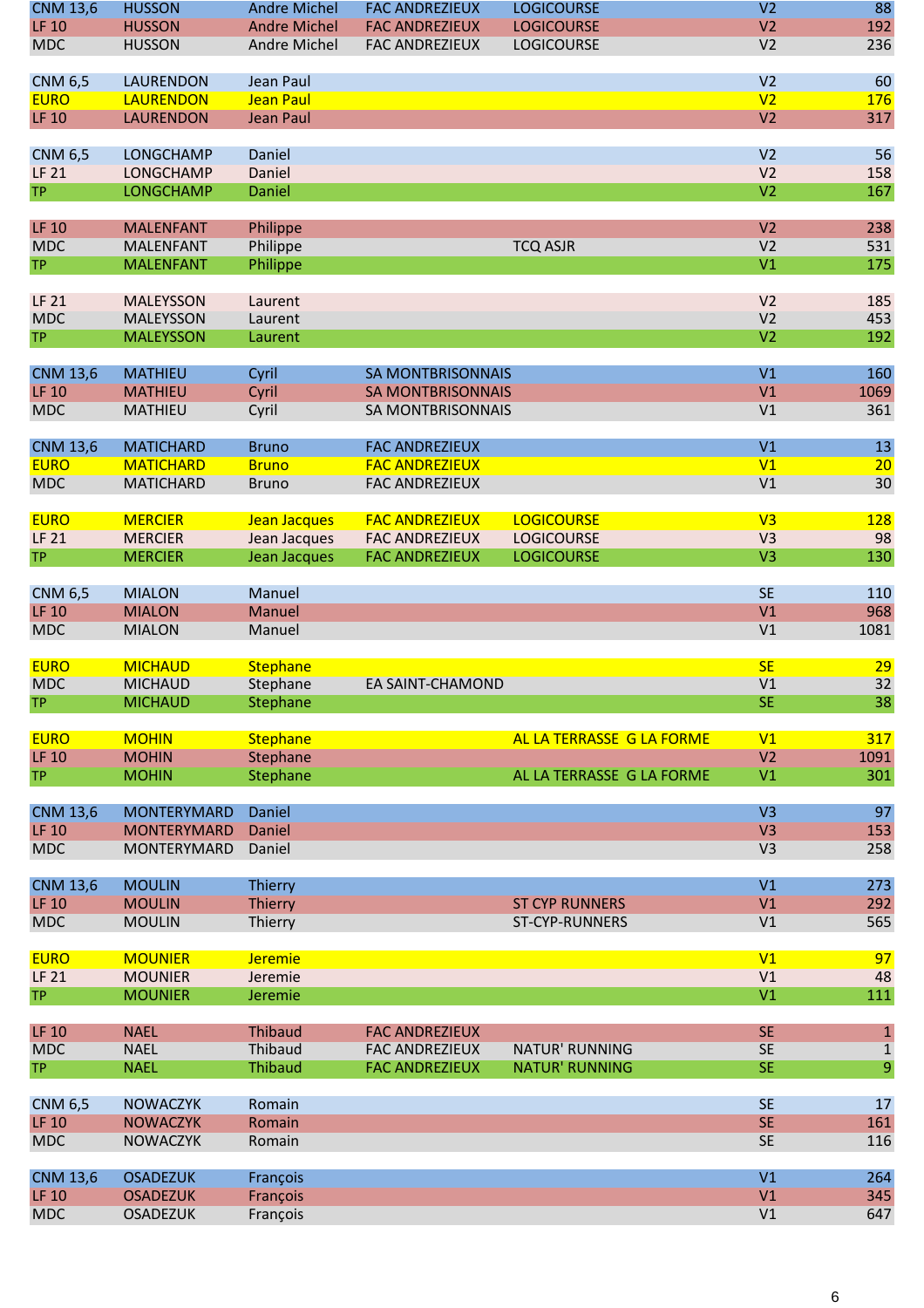| <b>CNM 13,6</b>                 | <b>PEREZ</b>                 | <b>Francois Xavier</b> |                                          |                               | V <sub>2</sub>                   | 119        |
|---------------------------------|------------------------------|------------------------|------------------------------------------|-------------------------------|----------------------------------|------------|
| <b>LF 10</b>                    | <b>PEREZ</b>                 | <b>Francois Xavier</b> |                                          |                               | V <sub>2</sub>                   | 212        |
| <b>MDC</b>                      | <b>PEREZ</b>                 | Francois Xavier        |                                          |                               | V <sub>2</sub>                   | 373        |
|                                 |                              |                        |                                          |                               |                                  |            |
| <b>EURO</b>                     | <b>PERRIER</b>               | Pascal                 |                                          |                               | V <sub>2</sub>                   | 265        |
| <b>LF 10</b>                    | <b>PERRIER</b>               | <b>Pascal</b>          |                                          | LA RIVATIÈRE                  | V <sub>2</sub>                   | 583        |
| <b>TP</b>                       | <b>PERRIER</b>               | Pascal                 |                                          | <b>LA RIVATIERE</b>           | V <sub>2</sub>                   | 238        |
|                                 |                              |                        |                                          |                               |                                  |            |
| <b>EURO</b>                     | <b>PIPIER</b>                | <b>Mickael</b>         |                                          |                               | <b>SE</b>                        | 21         |
| <b>LF 10</b>                    | <b>PIPIER</b>                | <b>Mickael</b>         |                                          | <b>PIPIOF -TEAM</b>           | <b>SE</b>                        | 14         |
| <b>MDC</b>                      | <b>PIPIER</b>                | Mickael                |                                          | PIPIOF - TEAM                 | <b>SE</b>                        | 29         |
| <b>EURO</b>                     | <b>POINAS</b>                | <b>Nicolas</b>         |                                          |                               | <b>SE</b>                        | 45         |
| <b>LF 21</b>                    | <b>POINAS</b>                | <b>Nicolas</b>         |                                          |                               | <b>SE</b>                        | 12         |
| <b>MDC</b>                      | <b>POINAS</b>                | <b>Nicolas</b>         |                                          |                               | <b>SE</b>                        | 54         |
|                                 |                              |                        |                                          |                               |                                  |            |
| <b>EURO</b>                     | <b>POUGET</b>                | <b>Franck</b>          |                                          |                               | <b>SE</b>                        | 213        |
| <b>LF 10</b>                    | <b>POUGET</b>                | Franck                 |                                          |                               | <b>SE</b>                        | 231        |
| <b>MDC</b>                      | <b>POUGET</b>                | Franck                 |                                          |                               | <b>SE</b>                        | 240        |
|                                 |                              |                        |                                          |                               |                                  |            |
| <b>CNM 13,6</b>                 | <b>QUESADA</b>               | <b>Bruno</b>           |                                          |                               | V <sub>1</sub>                   | 385        |
| <b>LF 21</b>                    | QUESADA                      | <b>Bruno</b>           |                                          |                               | V1                               | 255        |
| <b>MDC</b>                      | QUESADA                      | <b>Bruno</b>           |                                          |                               | V1                               | 796        |
|                                 |                              |                        |                                          |                               |                                  |            |
| <b>CNM 13,6</b>                 | <b>QUINTO</b>                | Santiago               |                                          |                               | V <sub>2</sub>                   | 315        |
| <b>LF 10</b>                    | <b>QUINTO</b>                | Santiago               |                                          |                               | V <sub>2</sub><br>V <sub>2</sub> | 488<br>702 |
| <b>MDC</b>                      | <b>QUINTO</b>                | Santiago               |                                          |                               |                                  |            |
| <b>EURO</b>                     | <b>RAYNAUD</b>               | Christian              |                                          | <b>VILLARS RUNNING</b>        | V <sub>2</sub>                   | 122        |
| <b>LF 10</b>                    | <b>RAYNAUD</b>               | Christian              |                                          | <b>VILLARS RUNNING</b>        | V <sub>2</sub>                   | 234        |
| <b>MDC</b>                      | <b>RAYNAUD</b>               | Christian              |                                          | <b>VILLARS RUNNING</b>        | V <sub>2</sub>                   | 549        |
|                                 |                              |                        |                                          |                               |                                  |            |
| <b>CNM 13,6</b>                 | <b>RELAVE</b>                | Philippe               |                                          |                               | V1                               | 376        |
| <b>LF 21</b>                    | <b>RELAVE</b>                | Philippe               |                                          |                               | V <sub>2</sub>                   | 348        |
| <b>MDC</b>                      | <b>RELAVE</b>                | Philippe               |                                          |                               | V <sub>2</sub>                   | 595        |
|                                 |                              |                        |                                          |                               |                                  |            |
| <b>CNM 6,5</b>                  | <b>REYLET</b>                | Laurent                |                                          | <b>RUNNING CLUB VEAUCHOIS</b> | V <sub>1</sub>                   | 111        |
| <b>EURO</b>                     | <b>REYLET</b>                | Laurent                |                                          | <b>RUNNING CLUB VEAUCHOIS</b> | V <sub>1</sub>                   | 242        |
| <b>MDC</b>                      | <b>REYLET</b>                | Laurent                |                                          | RUNNING CLUB VEAUCHOIS        | V1                               | 1055       |
|                                 |                              |                        |                                          |                               |                                  |            |
| <b>CNM 13,6</b><br><b>LF 10</b> | <b>RIVET</b><br><b>RIVET</b> | Roland<br>Roland       | <b>ATOUTSPORTS</b><br><b>ATOUTSPORTS</b> |                               | V <sub>3</sub><br>V <sub>3</sub> | 371<br>722 |
| <b>MDC</b>                      | <b>RIVET</b>                 | Roland                 | <b>ATOUTSPORTS</b>                       |                               | V <sub>3</sub>                   | 970        |
|                                 |                              |                        |                                          |                               |                                  |            |
| <b>CNM 13,6</b>                 | <b>ROBERT</b>                | Jean Yves              |                                          | <b>CASINO RUNNING</b>         | V1                               | 387        |
| <b>LF 10</b>                    | <b>ROBERT</b>                | <b>Jean Yves</b>       |                                          |                               | V <sub>1</sub>                   | 593        |
| <b>MDC</b>                      | <b>ROBERT</b>                | Jean Yves              |                                          | ST CYP'RUNNER CASINO RU       | V1                               | 709        |
|                                 |                              |                        |                                          |                               |                                  |            |
| <b>EURO</b>                     | <b>ROCHEDIX</b>              | <b>Nicolas</b>         |                                          |                               | CA                               | 133        |
| <b>LF 10</b>                    | <b>ROCHEDIX</b>              | <b>Nicolas</b>         |                                          |                               | CA                               | 102        |
| <b>MDC</b>                      | <b>ROCHEDIX</b>              | <b>Nicolas</b>         |                                          |                               | <b>CA</b>                        | 319        |
|                                 |                              |                        |                                          |                               |                                  |            |
| <b>CNM 13,6</b>                 | <b>ROUSSET</b>               | <b>Yves</b>            |                                          | <b>GLA FORM</b>               | V <sub>3</sub>                   | 377        |
| <b>EURO</b>                     | <b>ROUSSET</b>               | <b>Yves</b>            |                                          | <b>GLA FORM</b>               | V3                               | <b>186</b> |
| <b>LF 10</b>                    | <b>ROUSSET</b>               | Yves                   |                                          | <b>GLA FORM</b>               | V <sub>3</sub>                   | 468        |
| <b>LF 10</b>                    | <b>SAINTE</b>                | Loic                   |                                          | <b>ABS ST GALMIER</b>         | <b>SE</b>                        | 56         |
| <b>MDC</b>                      | <b>SAINTE</b>                | Loic                   |                                          | <b>ABS ST GALMIER</b>         | <b>SE</b>                        | 265        |
| <b>TP</b>                       | <b>SAINTE</b>                | Loic                   |                                          | <b>ABS ST GALMIER</b>         | <b>SE</b>                        | 98         |
|                                 |                              |                        |                                          |                               |                                  |            |
| <b>CNM 6,5</b>                  | SANLAVILLE                   | Marc                   |                                          |                               | V <sub>3</sub>                   | 43         |
| <b>LF 10</b>                    | SANLAVILLE                   | <b>Marc</b>            |                                          |                               | V <sub>3</sub>                   | 361        |
| <b>MDC</b>                      | SANLAVILLE                   | Marc                   |                                          |                               | V <sub>3</sub>                   | 634        |
|                                 |                              |                        |                                          |                               |                                  |            |
| <b>CNM 13,6</b>                 | <b>SCHON</b>                 | Lionel                 | <b>SA MONTBRISONNAIS</b>                 |                               | V1                               | 399        |
| <b>LF 10</b>                    | <b>SCHON</b>                 | Lionel                 | <b>SA MONTBRISONNAIS</b>                 |                               | V1                               | 457        |
| <b>MDC</b>                      | <b>SCHON</b>                 | Lionel                 | SA MONTBRISONNAIS                        |                               | V1                               | 707        |